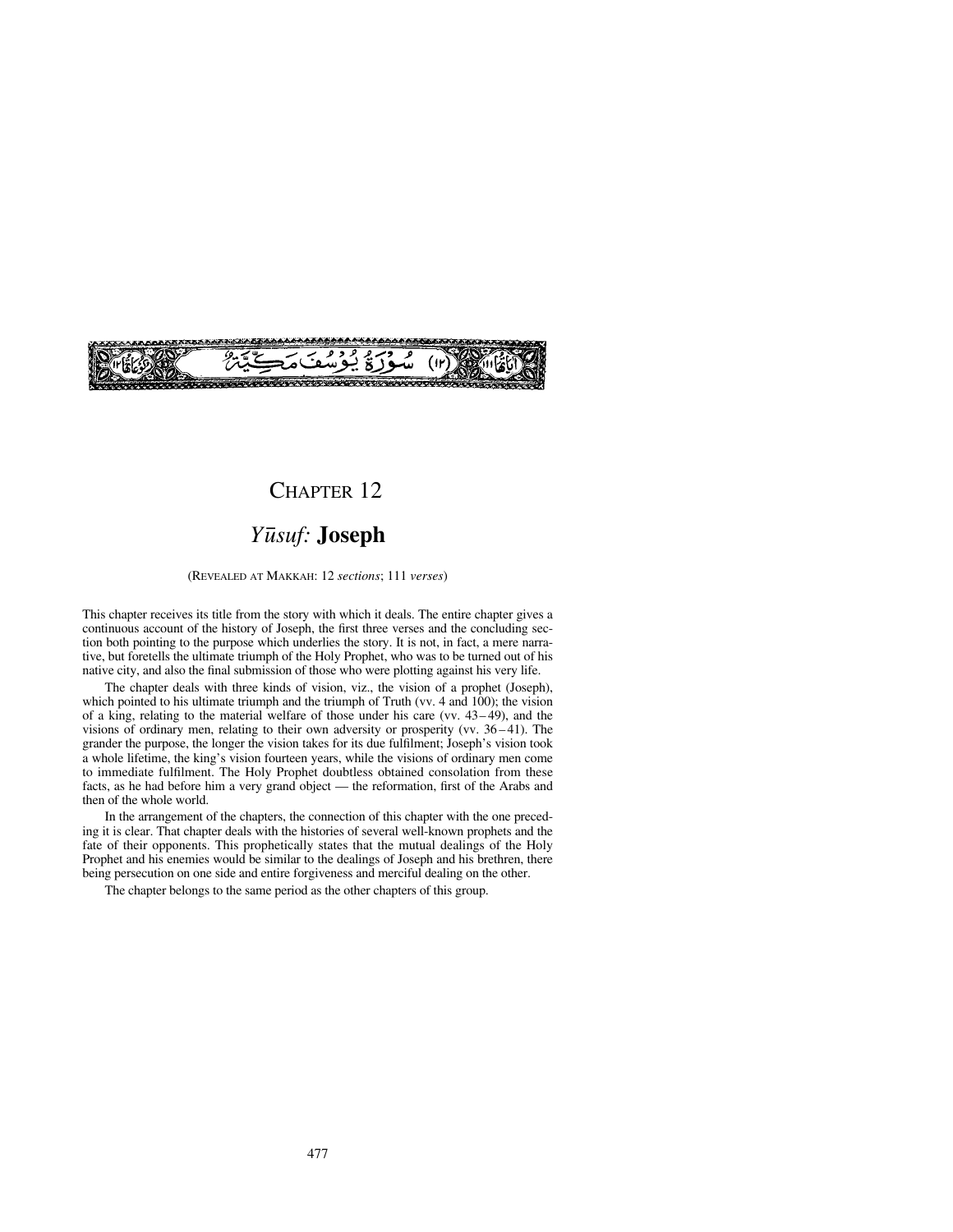## SECTION 1: **Joseph's Vision**

In the name of Allåh, the Beneficent, the Merciful.

**1** I, Allåh, am the Seer. These are the verses of the Book that makes manifest.

**2** Surely We have revealed it an Arabic Qur'ån — that you may understand.

**3** We narrate to thee the best of narratives,*<sup>a</sup>* in that We have revealed to thee this Qur'ån, though before this thou wast of those unaware.*<sup>b</sup>*

**4** When Joseph said to his father: O my father, I saw eleven stars and the sun and the moon — I saw them making obeisance to me.*<sup>a</sup>*

**5** He said: O my son, relate not thy dream to thy brethren, lest they devise a plan against thee. The devil indeed is an open enemy to man.

**6** And thus will thy Lord choose thee and teach thee the interpretation of sayings, and make His favour com-

بِسْبِهِ اللَّهِ الرَّحْمٰنِ الرَّحِبِيْهِ O الَّ قَسْلَكَ الْتُ الْكِتْبِ الْمُبِينِيِّ اِيَّآآدْ بِيَدْ إِوْ وَإِنَّا عَدَ بِيًّا تَعَلَّكُمْ نَعُقِلُوْنَ ۞ يَجْنُ نَقْصٌ عَلَيْكَ آَخْسَنَ الْقَصَصِ بِهَآَ أَدْ حَيْنَآ إِلَيْكَ هٰذَاالْفُّرْانَ تَّوَلِنُّ كُنْتَ صِنْ قَبْلِهِ لَيِنَ الْغْفِلِيِّنَ ۞ ادْ قَالَ بْرُسُعْ لِأَبِيْهِ يَأْبَتِ إِنِّي رَآيَتُ آجَدَ عَشَرَ كَوْكَمَا وَّ الشَّهْيِهَ، وَ الْقَدَّبِ ىك يىشىم بى شجىي يىس ق قَالَ يُبْنَىَّ لَا تَقْصُصُ مُّءْيَاكَ عَلَى الْحَوَيْكَ فَيَكِيْدُوْالَكَ كَيْدَدَّا الراسَّ الشَّيْطْنَ لِلْانْسَانِ عَبِّلٌ وَّشْبِيْنٌ ۞ وكذلك يجتبيك تراثك ويُعَلِّمُكَ مِنْ تَأْوِيْلِ الْأَحَادِيْثِ وَيُبْقِرُ نِعْمَتَهُ عَلَيْكَ

3*b.* The Prophet's "unawareness" relates to his own future, of which this chapter gives a clear indication in the incidents of Joseph's life, viz. that he was to be expelled from his home as Joseph was expelled, but that his countrymen would ultimately come to him in submisssion, asking pardon for their faults, as Joseph's brothers had done. But "unawareness" here may also refer to all those things that are related in the Qur'ån, because the Prophet knew nothing of them before revelation. This is also stated in 42:52: "And thus did We reveal to thee an inspired Book by Our command. Thou knewest not what the Book was, nor what faith was, but We made it a light, guiding thereby whom We please of Our servants".

4*a.* Compare Gen. 37:9: "And, behold, the sun and the moon and the eleven stars made obeisance to me".

<sup>3</sup>*a.* It is called the best narrative because it is the best picture of the dealing of the Quraish with the Prophet, and the Prophet's dealing with them. It was in the very words of Joseph to his brothers — *no reproof be against you this day* (v. 92) — that the Holy Prophet forgave the people of Makkah all the atrocities they had committed against him, atrocities which had but one end in view — the extirpation of Islåm and the destruction of the Prophet and his followers.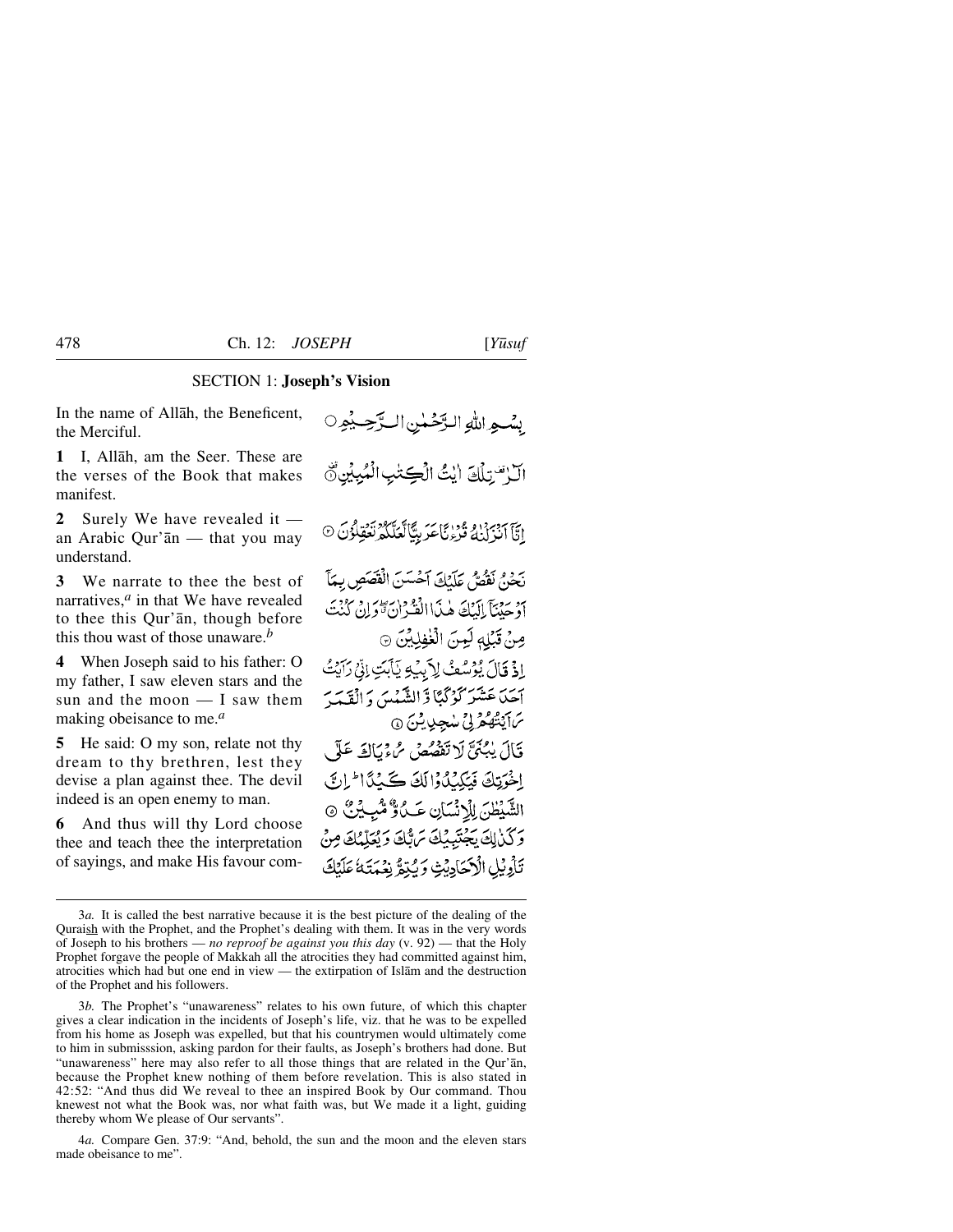plete to thee and to the Children of Jacob, as He made it complete before to thy fathers, Abraham and Isaac. Surely thy Lord is Knowing, Wise.

وَ عَلَى أَل يَعْقُوبَ كَيْمَا آنَيْتَهَا عَلَى آبَوَيْكَ مِنْ قَبْلُ إِبْرٰهِ بِيْمَرَ دَ إِسْلَحَ ۖ إِنَّ دَتَكَ عَلَيْمُ حَڪِنْمُ ۞

#### SECTION 2: **Plot against Joseph by his Brothers**

**7** Verily in Joseph and his brethren there are signs for the inquirers.*<sup>a</sup>*

**8** When they said: Certainly Joseph and his brother *<sup>a</sup>* are dearer to our father than we, though we are a (strong) company. Surely our father is in manifest error —

**9** Slay Joseph or banish him to some (other) land, so that your father's regard may be exclusively for you, and after that you may be a righteous people.*<sup>a</sup>*

**10** A speaker among them said: Slay not Joseph, but, if you are going to do anything, cast him down to the bottom of the well. Some of the travellers may pick him up.*<sup>a</sup>*

**11** They said: O our father, why dost thou not trust us with Joseph, and surely we are his sincere well-wishers?

لَقَلْ كَانَ فِيْ يُؤْسُفَ وَاخْرَتِهِ إِيْتٌ **آلسَّنَا بِكِيْنَ**۞ اذْ قَالُوْالْيُوْسُفْ دَ أُخُرُهُ أَحَبُّ إِلَيْ آبِيْنَامِنَّا رَبَّحْنُ عُضْبَةٌ إِنَّ آيَانَا لَغِيْ ضَلَلٍ مُثْبِيِّنٍ حَجْ اقْتَلُوْا يُؤْسُفَ أَوِ اطْهَءُ فِي أَيْرَهُمْا تَخْبُلُ بَكْثَرُوجِيدُ أَبِيَكُمْ وَتَكَوُّنُوْا مِنْ بَعْيِيدِ قَرْمًاضْلِحِينَ ۞ قَالَ قَآيِلٌ مِّنْهُمْ لَا تَقْتُلُوْا يُؤْسُفَ وَٱلۡقُوۡۚ ۚ فِيۡ غَيۡبَتِ الۡجُبِّ يَلۡتَقِطُهُ بَعۡضُ السَّيَّامَ قِ إِنْ كُنْتُمُّ فُعِلِيْنَ @ قَالَةَ إِيَّانَانَا مَالَكَ لَا تَأْمَنَّا عَلَى نُوْسُفَ وَإِنَّالَهُ لِنُصِعُوْنَ ۞

<sup>7</sup>*a.* By inquirers are meant people who inquired about the Holy Prophet, who was at this time being persecuted most severely by the people of Makkah. They are told in plain words that the story of the Prophet and his opponents was the story of Joseph and his brothers.

<sup>8</sup>*a.* Benjamin, his brother by the same mother, is meant here.

<sup>9</sup>*a.* The conspiracy of the Quraish against the Holy Prophet is referred to in the Qur'ån in the following words: "And when those who disbelieved devised plans against thee that they might confine thee or slay thee or drive thee away" (8:30).

<sup>10</sup>*a.* "And Reuben said unto them: Shed no blood, but cast him into this pit that is in the wilderness and lay no hand upon him" (Gen. 37:22).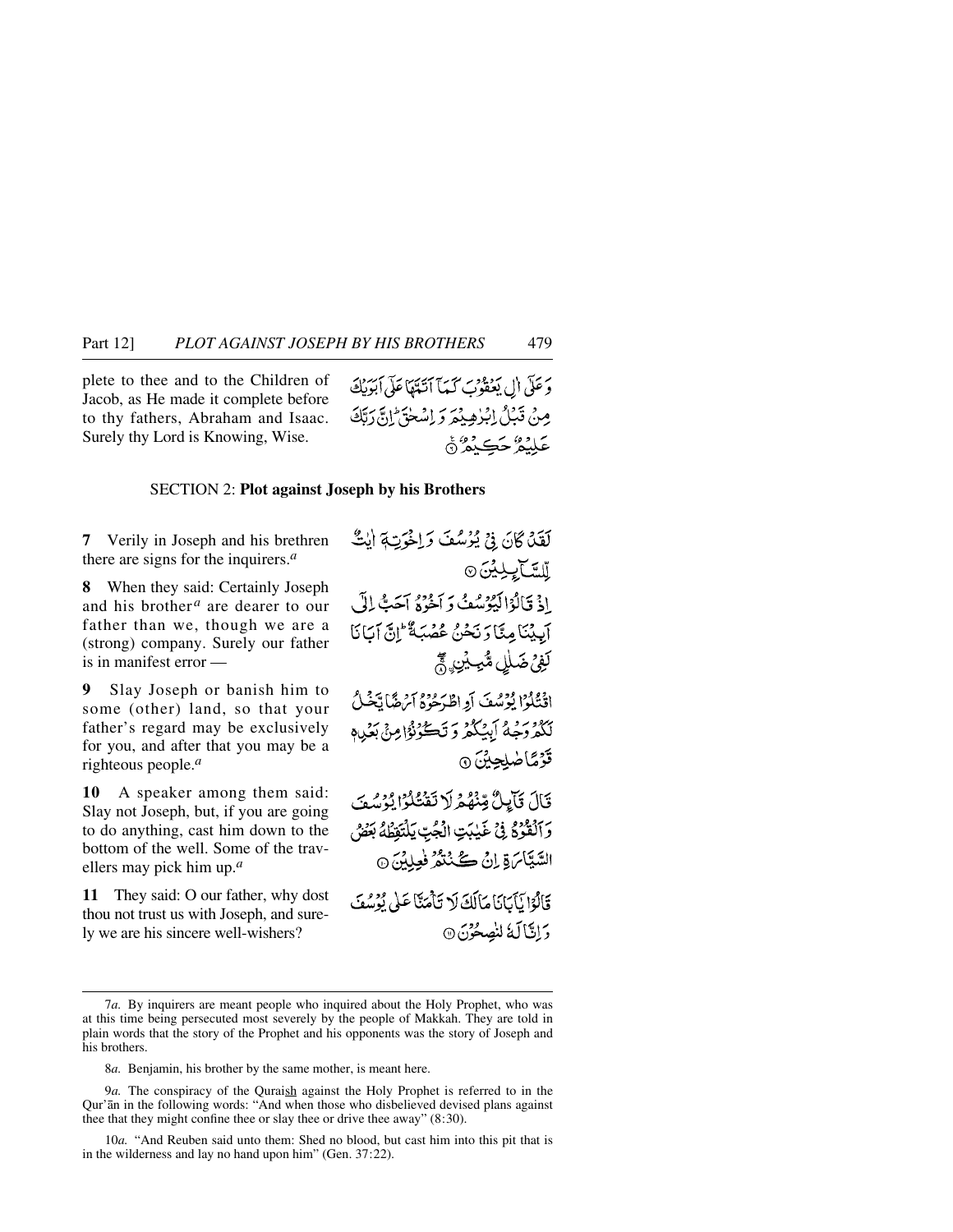**13** He said: Indeed it grieves me that you should take him away and I fear lest the wolf devour him, while you are heedless of him.

**14** They said: If the wolf should devour him, while we are a (strong) company, we should then certainly be losers.

**15** So when they took him away and agreed to put him down at the bottom of the pit, We revealed to him: Thou wilt certainly inform them of this affair of theirs while they perceive not.*<sup>a</sup>*

**16** And they came to their father at nightfall, weeping.

**17** They said: O our father, we went off racing one with another and left Joseph by our goods, so the wolf devoured him. And thou wilt not believe us, though we are truthful.

**18** And they came with false blood on his shirt. He said: Nay, your souls have made a matter light for you. So patience is goodly. And Allåh is He Whose help is sought against what you describe.*<sup>a</sup>*

آثر ببيلةُ مَعَنَا غَدًا يَرْتَعَ دَ بِلْعَبَ دَانَيْ لَّهُ لَحْفِظُوُنَ ۞ قَالَ إِنِّيٍّ لَدَيْرُومِ بِهِمْ أَنْ تَذْهَبُوْا بِهِ وَ آخَانُ آنَ تَأْكُلُهُ الذَّثْثُ وَآنُنْهُمْ عَنۡهُ غَفِلُوۡنَ ۞ قَالُوُالَيِنْ آكَلَهُ النَّائُبُ وَنَحْنُ عُصُبَةٌ إِنَّآ إِذَالَهَنْبِيرُوْنَ ۞

فَلَمَّا ذَهَبُوْا بِهِ وَآَجُبَعُوْاْ أَنْ يَجْعَلُوْمٌ ِ فِي غَيْلِيَتِ الْجُبِّ ۚ وَ أَوْحَيْنَآ إِلَيْهِ لَتُنَبِّئَةً ۚ أَمْ بِأَمْرِهِمْ هٰذَا وَهُمْ لَا يَشْعُرُوْنَ ۞

دَيَبِيْرَةَ آيَاهُمْ عِشَاءَ يَبْڪُرُٽَ ۞

قَالُوْانَآَنَانَآَ اِتَّا ذَهَبْنَا نَسْتَبِقُ وَتَرَكْنَا يُوْسُفَ عِنْدَ مَتَاعِنَا فَأَكَلَّهُ النَّائُبُ<sup>ِّي</sup>َ وَمَا آنَتَ بِمُؤْمِنٍ لَّنَا وَلَوْكُنَّا صَٰنِ قِيْنَ<sup>@</sup>

وَجَآءُوۡ عَلَىٰ قَبِيضِهِ بِيدَ مِرَكَبٰابِ ۚ قَالَ بَيْلَ سَوَّلَتْ لَكُمْ أَنْفُسِكُمْ أَصْرًا لِمَصَلِّرٌ جَعِينُكَ وَ اللَّهُ الْمُسْتَعَانُ عَلَى مَا تَصِفُوْنَ@

18*a.* The Qur'ån represents Jacob as doubting from the very first the sincerity of Joseph's brothers, but not so the Bible. Again, according to the Holy Qur'ån, Joseph

<sup>15</sup>*a.* The essential difference between the two versions of this story, one given in the Bible and the other in the Qur'ån, is this, that while the Bible narrates it as a simple story, the Holy Qur'ån preserves in it the spiritual element, which alone can justify its record in a book meant for the spiritual guidance of man. Here is a boy, whose age does not exceed seventeen years, who, though to all appearance lost forever, receives a Divine revelation and promise that he will one day be the master of his present oppressors. It is this circumstance in the life of a prophet, which really enables him to face all distresses and difficulties, viz., the deep conviction of the ultimate triumph of truth, which is produced by revelation from on high.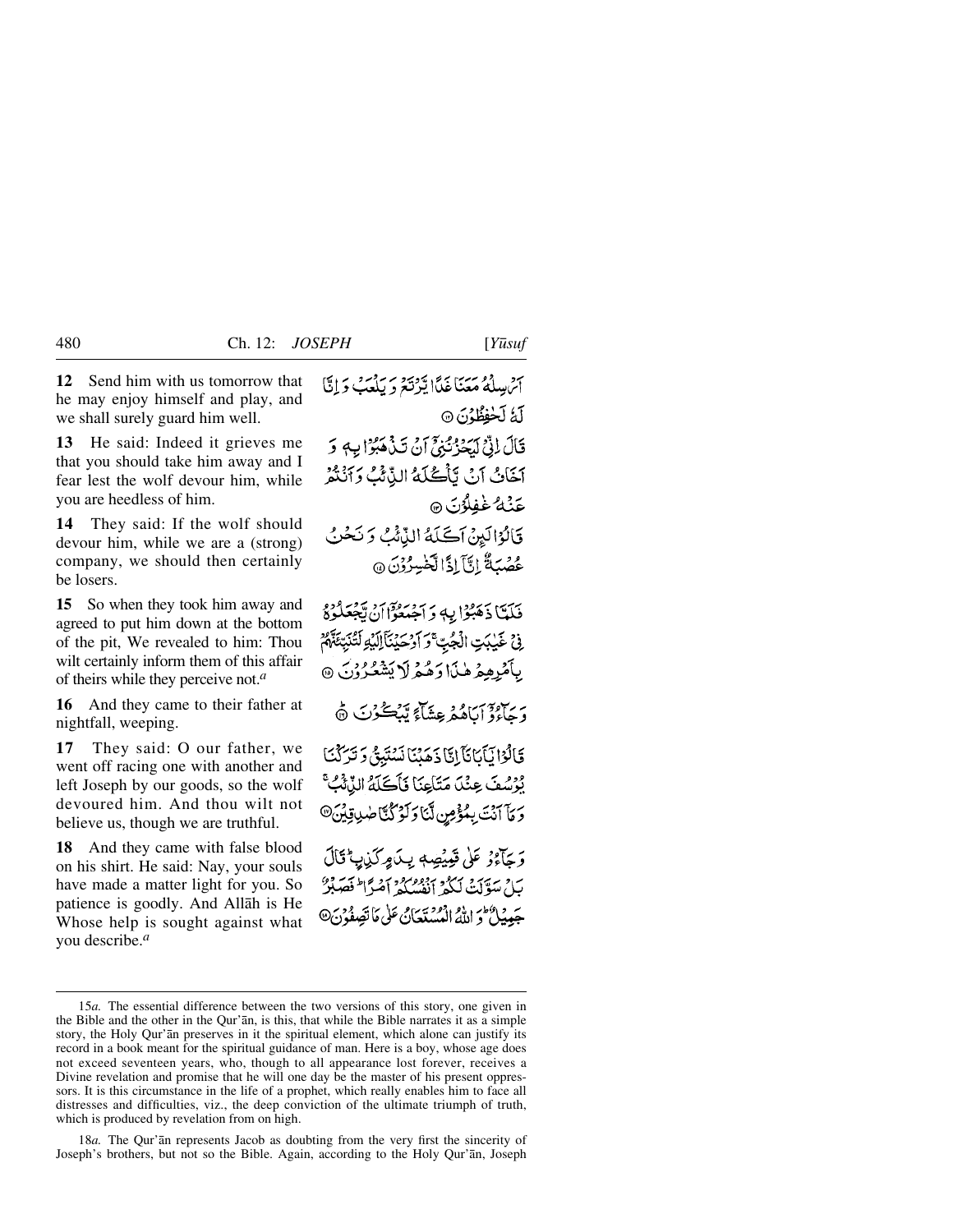**19** And there came travellers, and they sent their water-drawer and he let down his bucket. He said: O good news! This is a youth. And they concealed him as an article of merchandise, and Allåh was Cognizant of what they did.

**20** And they sold him for a small price, a few pieces of silver, and they showed no desire for him.*<sup>a</sup>*

وَجِبَاءَتْ مَيَتَارَةٌ فَأَيْرَ يَبِيلُوْا دَايِرِدَهُهُ وَ فَأَدْلَىٰ دَلْوَةُ ثَالَ يٰبُتَثْبُرٰي هٰذَاغُلُهُ ۖ برسمته ودويضاعك أوالله عليفر بِيمَا يَعْيَمْلُوْنَ ۞

رير روم بِتَمَنٍ بَحْسٍ دَرَاهِ مَعْدُودَةٍ وَكَانُوْانِيْكِ مِنَ الزَّاهِينِيْنَ ﴾

#### SECTION 3: **Joseph's Firmness under Temptation**

**21** And the Egyptian who bought him*<sup>a</sup>* said to his wife: Make his stay honourable. Maybe he will be useful to us, or we may adopt him as a son. And thus We established Joseph in the land, and that We might teach him the interpretation of sayings. And Allåh has full control over His affair, but most people know not.

وَقَالَ الَّذِى اشْتَرْبِهُ مِنْ قِصْرَ لِامْرَاتِهَ ٱلْرَيْنَ مَثْوٰلَهُ عَسَى ٱنْ ي ببرج دبستي بي بي الحركي التي يمكن لِيُوْسُفَ فِي الْكَرْضِ وَلِنُعَلِّمَهُ مِنْ تَأْوِيْل الْكِيْجَادِيْتْ وَاللَّهُ غَالِبٌ عَلَى أَمْرِهِ وَلَٰكِنَّ آڭنَّ النَّاسِ لَا تَعُلَّمُوْنَ @

20*a.* Compare Gen. 37:28: "Then there passed by Midianites merchantmen; and they drew and lifted up Joseph out of the pit, and sold Joseph to the Ishmaelites for twenty pieces of silver". Those who sold him were either Joseph's brothers or the merchants who found him in the pit; according to the story as related in Genesis, Joseph's brothers sold him to the Midianites, who again sold him in Egypt.

21*a.* "And the Midianites sold him into Egypt unto Potiphar, an officer of Pharaoh's, and a captain of the guard" (Gen. 37:36).

relates his vision to his father, who is at once apprehensive of the envy of his brothers, if they are apprised of it; but according to the Bible, Jacob himself rebuked Joseph for his dream. Besides several discrepancies, the Bible narrative represents Jacob as an ordinary mortal, while the Holy Qur'ån represents him as a prophet. The former makes him grieve for the loss of a beloved son as any other mortal would, but the latter shows that he had from the first hope: "And Allåh is He Whose help is sought against what you describe". And throughout the story this hope is the bright ray, without which the story would be a gloomy description, devoid of all value as a spiritual lesson. There are traces left still in the Bible narrative which show that the account as now met with in Genesis does not truly depict the character of Jacob, for in Gen. 37:11 we are told: "And his brethren envied him, but his father observed the saying", i.e. kept the vision in his heart, which shows that he was convinced of its truth. Thus the Qur'an, in fact, removes the inconsistencies of the Bible narrative.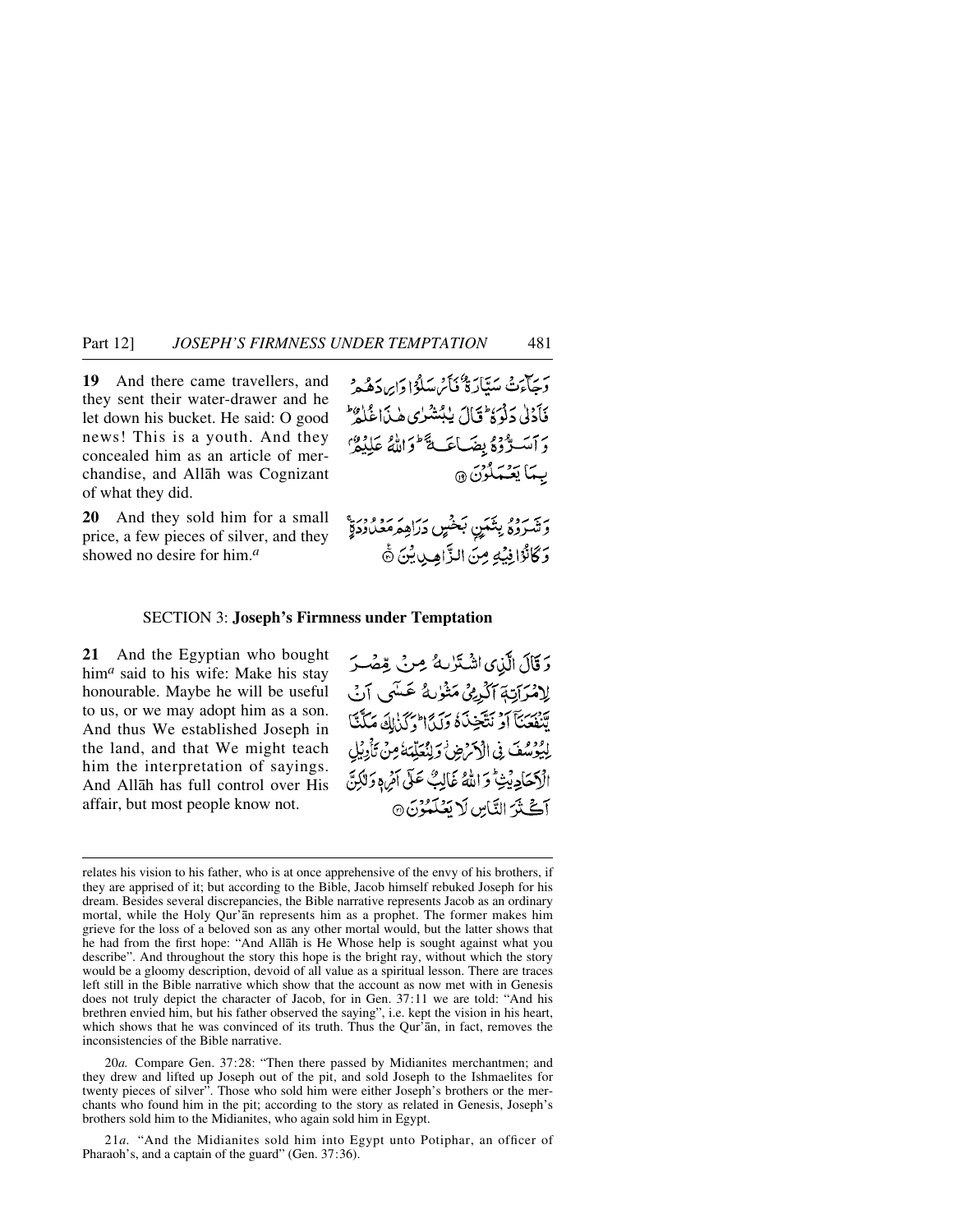**22** And when he attained his maturity, We gave him wisdom and knowledge. And thus do We reward the doers of good.*<sup>a</sup>*

**23** And she in whose house he was, sought to seduce him,<sup>*a*</sup> and made fast the doors and said: Come. He said: Allåh forbid! Surely my Lord made good my abode. The wrongdoers never prosper.

**24** And certainly she desired him, and he would have desired her, were it not that he had seen the manifest evidence of his Lord. Thus (it was) that We might turn away from him evil and indecency. Surely he was one of Our chosen servants.*<sup>a</sup>*

**25** And they raced with one another to the door, and she rent his shirt from behind, and they met her husband at the door. She said: What is the punishment for one who intends evil to thy wife, except imprisonment or a painful chastisement?

**26** He said: She sought to seduce me. And a witness of her own family bore witness: If his shirt is rent in front, she speaks the truth and he is of the liars.

**27** And if his shirt is rent behind, she tells a lie and he is of the truthful.

**28** So when he saw his shirt rent behind, he said: Surely it is a device

وس(دَدَنْهُ الَّذِي هُوَ فِي بِكِتِهَاعَنْ تَفْسِهِ رَبِيَّتِ الْأَبْرَابُ وَقَالَتْ هَيْتَ لَكَ ثَالَ مَعَاذَ اللَّهِ إِنَّهَ رَبِّيٌّ أَحْسَنَ مَثْوَايَ إِنَّهُ لَا يُغْلِحُ الظَّلِمُوْنَ @

رَيْهِ مَتَتْ بِهِءْ دَهَنَّهِ بِهَالَوْلَاَ آنَ مَّا بُّرْهَانَ تَرَبَّهُ كَنْ لِكَ لِنَصُرِفَ عَنْهُ السُّوَّةِ وَالْفَحْشَاءَ إِنَّ مِنْ عِبَادِنَاالْمُغْلَصِيْنَ®

دَ اسْتَبَقَا الْبَابَ دَقَيْدَتْ قَدِيْهَكُ مِنْ دُبُرٍ وَّ ٱلۡفَيَاسَيِّدَىٰٓالَدَااالَّبَابِىَّ قَالَتۡ مَاجَزَاءُ مَنْ آمَادَ بِأَهْلِكَ سُوَّءًا إِلَيْ انْ تَسْبَحْنَ أَوْ عَيْدَاتٌ ٱلْبُغْرٌ ۞

قَالَ هِيَ رَادَدَتْنِيُّ عَنْ نَفْسِيُّ دَ شَيهِبِ لَهِ شَاهِكٌ قِنْ آَهْلِهَا ۚ إِنْ كَانَ تَبِيْصُهُ قُلَّ مِنْ قُبُلِ فَصَدَقَتْ دَهُوَ مِنَ الْكَٰذِيِبِيِّنَ۞ وَإِنْ كَانَ قَبِيضًهُ قُلَّ مِنْ دُبُرِ فَكَلَّبِتْهِ وَهُوَ مِنَ الصَّٰبِ قِيْنَ ۞ فَلَعَّا بَرَا قَيْنُصَكُ قُلَّ مِنْ دُبُرِ قَالَ إِنَّهُ

<sup>22</sup>*a.* "And the Lord was with Joseph, and he was a prosperous man" (Gen. 39:2).

<sup>23</sup>*a. Råwada-h∂* means *he endeavoured to turn him from a thing*.

<sup>24</sup>*a.* This does not show that Joseph had any desire for her; but that the temptation was so strong that, if he had not been strengthened by great faith in God, he would have fallen a prey to mortal weakness.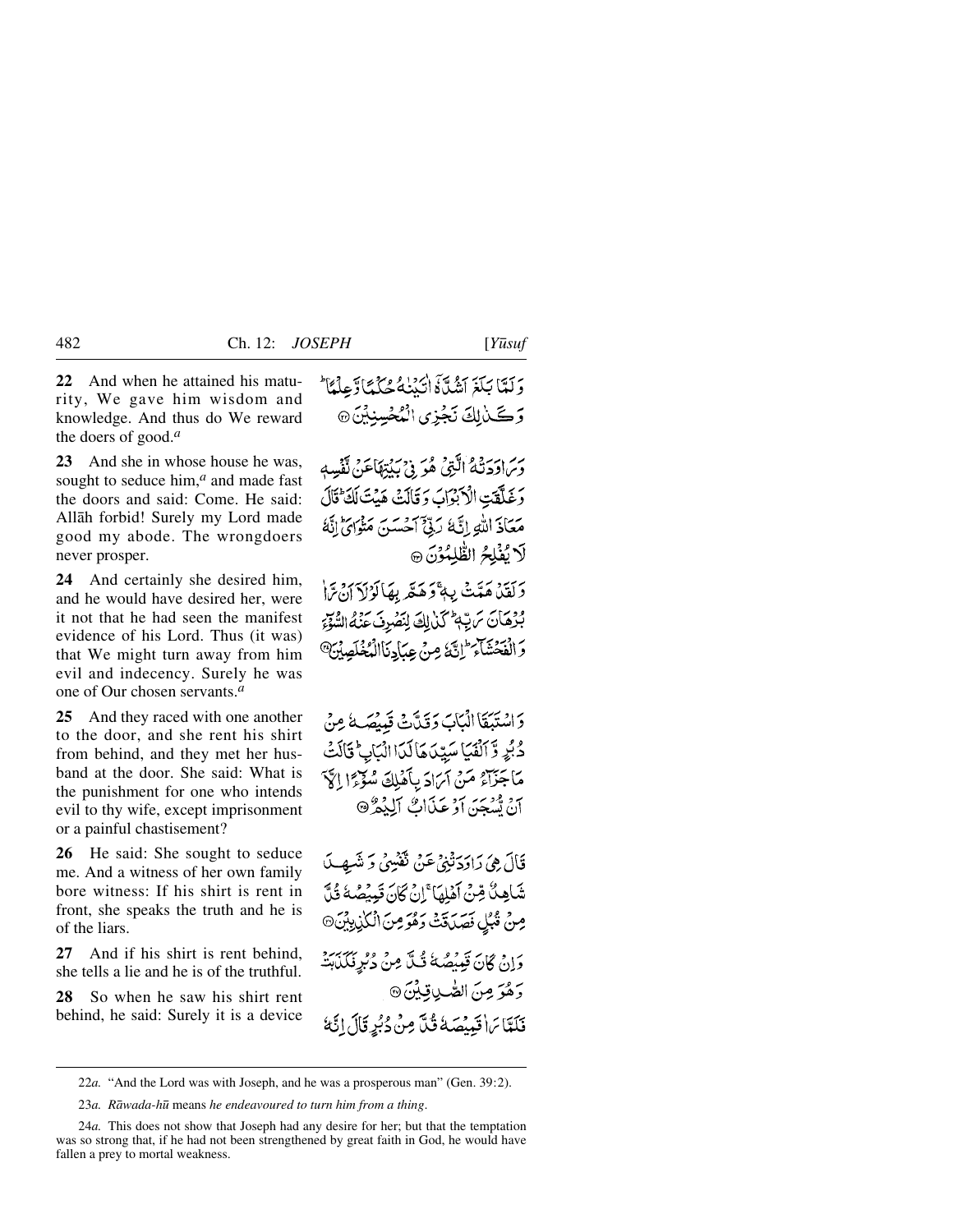of you women. Your device is indeed great!*<sup>a</sup>*

**29** O Joseph, turn aside from this. And (O my wife), ask forgiveness for thy sin. Surely thou art one of the sinful.

#### SECTION 4: **Joseph is Imprisoned**

**30** And women in the city said: The chief's*<sup>a</sup>* wife seeks to seduce her slave. He has indeed affected her deeply*<sup>b</sup>* with (his) love. Truly we see her in manifest error.

**31** So when she heard of their device,*<sup>a</sup>* she sent for them and prepared for them a repast, $\overline{b}$  and gave each of them a knife, and said (to Joseph): Come out to them. So when they saw him, they deemed him great, and cut their hands (in amazement),

وَ قَالَ نِسْوَةٌ فِي الْمَدِينَةِ امْرَاَتُ الْعَزِيْزِ تْدَاوِدُ فَتْيَهَاعَنْ نَفْسِهِ ۚ قَدْنَ شَغَفَهَا حُتَّأَ إِنَّا لَنَزْبِهَا فِيْ ضَلْلٍ مُّبِيْنٍ ۞ فَلَمَّا سَيِعَتْ بِمَكْرِهِنَّ آرْسَلَتْ اِلَيْهِنَّ بِرَ مِنْ نَصْنَ مُتَكَبَّاً وَ أَتَتْ كُنَّ وَاحِدَاةٍ قِنْهُنَّ سِكِّيْنَا وَقَالَتِ اخْرُجْ عَلَيْهِيٌّ فَلَمَّاسَ آيْنَةَ آكْبُرْنَهُ وَقَطَّعُنَ آيْدِيَهُنَّ وَقُلْنَ حَاشَ لِلَّهِ مَا هٰذَا

30*b. Shaghafa-hå* literally means *he has affected her so that the love of him has entered beneath the shighåf,* i.e. *the pericardium of her heart* (LL).

31*a.* The secret imputation of the women is called here their *makr* or *device*. Some think that she knew that certain women had circulated the news with the object of getting a chance to see Joseph, and hence it is called their *device*.

31*b. Muttaka'a* means originally *a place in which one reclines,* then *that upon which one reclines in eating, drinking,* or *talking,* and also *food,* or *repast,* which last is considered to be the meaning here (LL). The commentators add that *muttaka'a* is the particular food which requires to be cut with a knife and suggest that to be the reason for handing over knives to them.

صِنْ كَيْلِكُنَّ إِنَّ كَيْلَكُنَّ عَظِيْمٌ ﴾ يوسُفُ آغَرِضْعَنْ هٰذَا يَسْوَ اسْتَغْفِرْنَيْ لِدَٰ ثَٰٓبِكِ ۗ إِنَّكِ كُنۡتٍ مِنَ الۡخَطِيۡيَٰنَ ۞

<sup>28</sup>*a.* The vindication of Joseph's character on this occasion, and the production of the evidence of the shirt, are not related in the Bible; but without it the episode of leaving the garment becomes meaningless. It seems to be a clear omission. The next section proves that Joseph was not cast into prison for being guilty of having committed an outrage against his master's wife.

<sup>30</sup>*a. Al-'Azßz* stands for Potiphar (Kf). *'Azßz* really means *mighty, powerful, strong,* and might as such be applied to such a dignitary as the captain of the guard, which rank was held by Potiphar. The king himself is spoken of as *malik* (king) in v. 43, and Joseph, who was only a dignitary, and not the king, is called *al*-'Aziz (chief) in v. 78.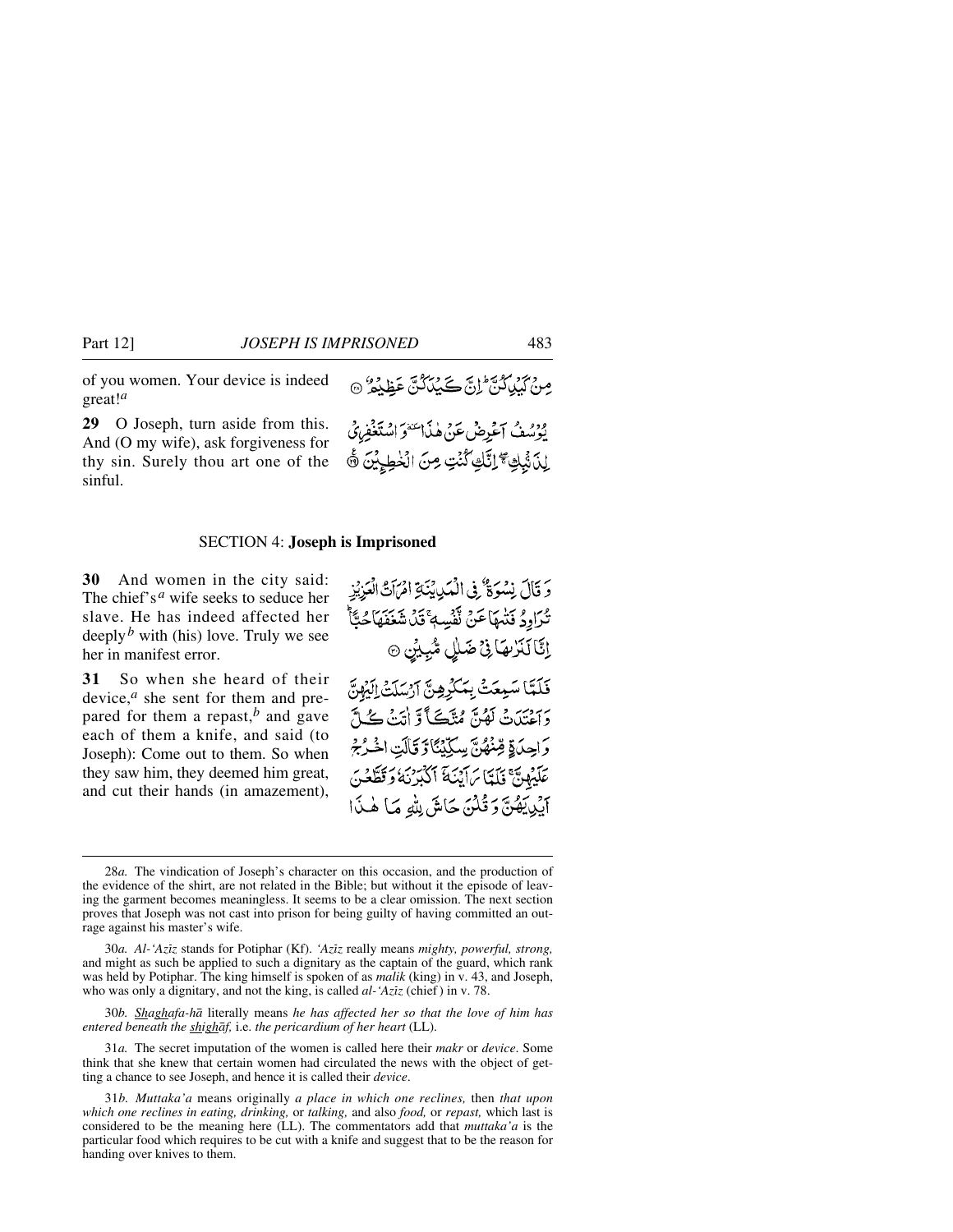and said: Holy Allåh! This is not a mortal!*<sup>c</sup>* This is but a noble angel.

**32** She said: This is he about whom you blamed me. And certainly I sought to seduce him, but he was firm in continence. And if he do not what I bid him, he shall certainly be imprisoned, and he shall certainly be of the abject.

**33** He said: My Lord, the prison is dearer to me than that to which they invite me. And if Thou turn not away their device from me, I shall yearn towards them and be of the ignorant.

**34** So his Lord accepted his prayer and turned away their device from him. Surely He is the Hearer, the Knower.

**35** Then it occurred to them after they had seen the signs that they should imprison him till a time.*<sup>a</sup>*

#### SECTION 5: **Joseph's Preaching in the Prison**

**36** And two youths entered the prison with him.*<sup>a</sup>* One of them said: I saw myself pressing wine. And the other said: I saw myself carrrying bread on my head, of which birds were eating. Inform us of its interpre-

قَالَتْ فَبْالِكُنَّ الَّذِيُّ لَّمُتُنَّنِّيُ فِي لِهِ مَنْ بَرَ وَ رَبِّهِ وَإِلَيْهِ عَنْ تَفْسِهِ فَاسْتَعْصَمْ ۖ دَلَيْنُ لَّمْ يَفْعَلْ مَآ اٰمُّرُهُ لَيْسُجَنَنَّ دَ لِّيَكُوْنَا قِنَ الصَّغِرِيْنَ ۞

قَالَ سَ بِّ السِّجْنُ آَحَبُّ إِلَيَّ مِمَّا يَدُّعُونَنِيِّ الِّيْهِ ۚ وَ اِلَّ تَصْرِفْ عَنِّيْ كَيْدَهُنَّ آَصُبُ اِلَيۡهُنَّ وَآَكَنْ مِّنَ الۡجٰهِلِيۡنَ ۞ فَاسْتَجَابَ لَهُ يَرَبُّهُ فَصَيرَتَ عَنْبُهُ كَيْݣُاهُنَّ إِنَّ هُوَ السَّبِيعُ الْعَبِيلِهِ مِنْ الْمَلِيْعُ ۞ تُجَّ بَدَالَهُمْ قِنْ بَعْيِدِ مَارَاَدُاالْأَيْتِ لَيَسۡجُنُنَّـَا ۚ حَتَّىٰ حِيۡنِ ۞

دَ دَخَلَ مَعَهُ السِّجْنَ فَتَيْنِ ۚ قَالَ اٰحِنَّاهُمَآ بِادِّيِّ آيْنِ بِنِيِّ أَعْصِرُ خَذْرًا ۚ دَ قَالَ الْأَخَيْرُ إِذْنَبَ آَسُ بِنِيِّ آَحْمِيلُ فَنُوْقَ رَأْسِيٌ جُبُدًا تَأْكُلُ الطَّيْرُ مِنْهُ كُبِّكْنَا بِتَأْرِبِكِمَّ إِنَّا

بَشَدًا إِنْ هٰذَآ إِلاَّ مَلَكٌ كَدِيْدُ۞

<sup>31</sup>*c.* The Egyptians were a superstitious and polytheistic people, and anything strange, or any human being about whom they witnessed anything wonderful, was considered by them to be a god. Hence, when they saw Joseph they thought he was not a mortal.

<sup>35</sup>*a.* There is nothing to show that Joseph was cast into prison on a charge of having committed an outrage on Potiphar's wife. As he was proved guiltless of that charge, it is very likely that some other accusation was brought against him; and more probably an autocratic ruler needed no excuse for putting an innocent man into prison. By *signs* must be understood the *signs of Joseph's innocence*.

<sup>36</sup>*a.* Compare Gen. 40th chapter, which, however, omits Joseph's preaching. The two youths were the butler and the baker.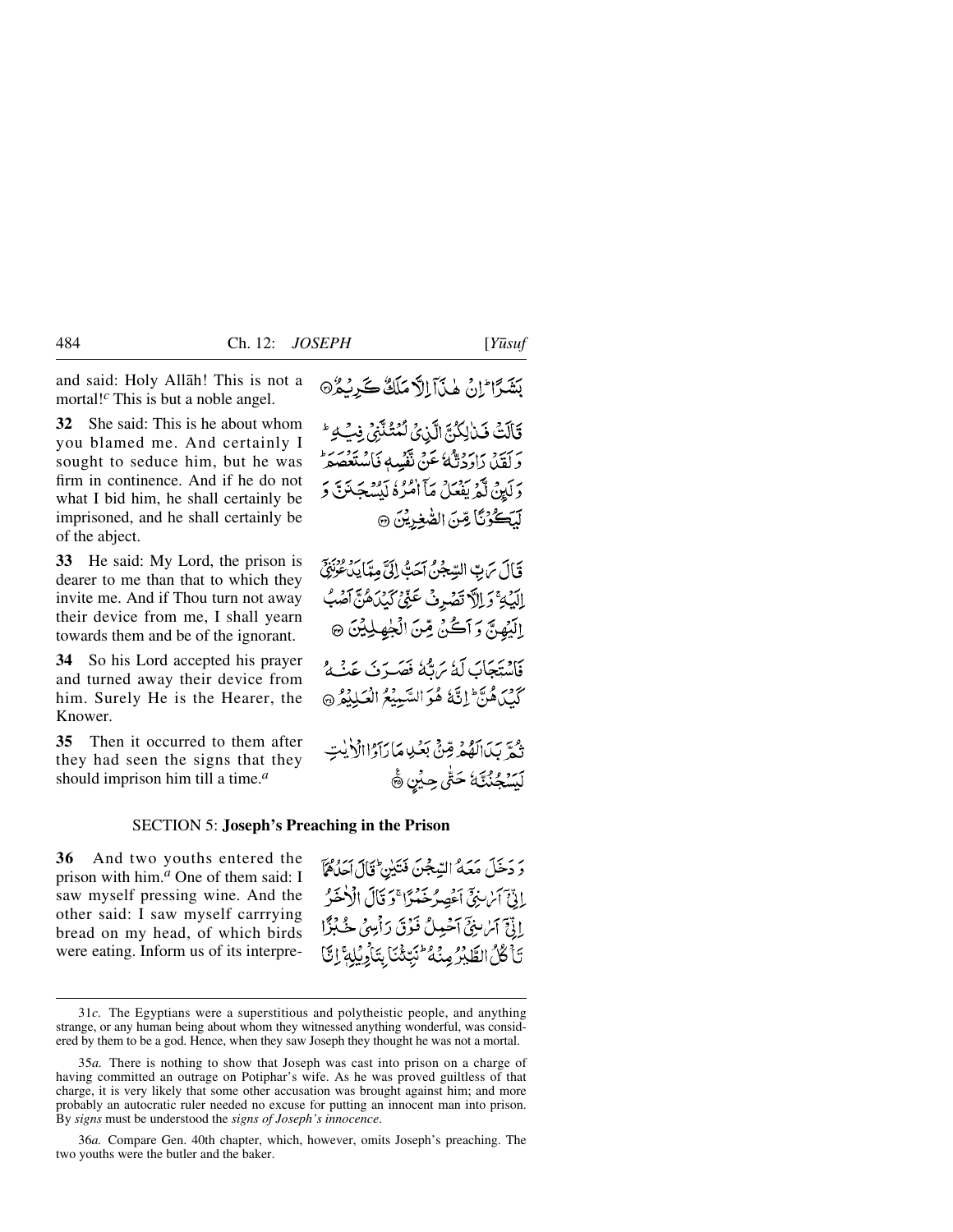tation; surely we see thee to be of the doers of good.*<sup>b</sup>*

**37** He said: The food with which you are fed shall not come to you, but I shall inform you of its interpretation before it comes to you. This is of what my Lord has taught me. Surely I have forsaken the religion of a people who believe not in Allåh, and are deniers of the Hereafter.

**38** And I follow the religion of my fathers, Abraham and Isaac and Jacob. It beseems us not to associate aught with Allåh. This is by Allåh's grace upon us and on mankind, but most people give not thanks.

**39** O my two fellow-prisoners, are sundry lords better or Allåh the One, the Supreme?

**40** You serve not besides Him but names which you have named, you and your fathers — Allåh has sent down no authority for them. Judgment is only Allåh's. He has commanded that you serve none but Him. This is the right religion, but most people know not.

**41** O my two fellow-prisoners, as for one of you, he will serve wine for his lord to drink; and as for the other, he will be crucified, so that the birds will eat from his head. The matter is decreed concerning which you inquired.

تَرْبِكَ مِنَ الْمُحْسِنِيْنَ ۞

قَالَ لَا يَأْتِيَكُمَا طَعَامٌ تُدْمَ قَبْ قَالَةَ نَبَأْتُكُمْاً بِتَأْوِيْلِهِ قَبْلَ آنُ تَأْتِيَكُمْاً ذْلِكُمَائِعِتَاعَلَّمَنِيَّ مَرِيَّ ۚ إِنِّيَّ تَرَكُتُّ مِلَّةَ قَرْمٍ لاَّ يُؤْمِنُوْنَ بِاللَّهِ وَ هُــوُّ بالأخرّة هُيمْ كُفرُوْنَ ۞

دَ اتَّبَعَٰتُ مِلَّةَ اٰبَاءَيَّ إِبْرٰهِ فِيرَدِّ إِنْسَعْتَي وَيَعْفَوْنَ مَا كَانَ لَنَّآ أَنْ تَشْرِكَ بِاللَّهِ صِنْ شَيْءٍ ثَنْ إِلَى صِنْ فَضْلِ اللَّهِ عَلَيْنَا وَعَـلَّى النَّاسِ وَلٰكِنَّ أَكُثْرَ النَّاسِ √ سَنْڪُرُوْنَ ۞

يصَاحِبَي السِّجْنِ ءَأَمَّ بَأَبُّ مُّتَفَرِّقُونَ خَيْرٌ أَمِراللَّهُ الْزَاحِدُ الْقَصَّامُ ﴾ مَا تَعْبُدُوْنَ مِنْ دُوْنِيَةَ إِيَّ آمَيْهِ بَاتِيَ سَيَنْتُغُوْهَا أَنْنَهُمْ وَ إِيَّاؤُكُمْ مَّا أَنْزِلَ اللَّهُ بِهَا مِنْ سُلْطَيْنِ ۚ إِنِ الْحُكْمُ الْآَرِيَّاةِ ۖ آمَرَ آلَ تَعۡبُدُ وَٓاٰ الۡلَّہَ اِتَّا وُۡۖ ۖ ذٰلِكَ الدِّبۡنُ الۡقَيِّمُ وَ لِكِنَّ آَكَّتْنَ التَّاسِ لَا يَعْلَمُوْنَ @ يْصَاحِبَى السِّجْنِ آمَّاً آحَدُكُمَا فَيَسْتِقْ يرتبهُ خَيْبُرًا ۚ دَ أَمَّاإِلَٰٓ خَيْبُهُ فَيَصْلَبُ فَتَأْكُلُ الطَّيْرُ مِنْ سَّ أَيِبٍ \* تُقِيَى الْأَهْنُرُ الَّذِي فِيَٰهِ تَسْتَفَتِّيْنِ ۾ُ

<sup>36</sup>*b.* It should be noted that in the case of the four dreams mentioned in this chapter, viz. the two recorded here and Joseph's dream mentioned in v. 4 and Pharaoh's dream mentioned in v. 43, the word used for seeing a vision is the same word *arå* (from *ru'yat,* meaning *to see*), as is used for the seeing of ordinary things.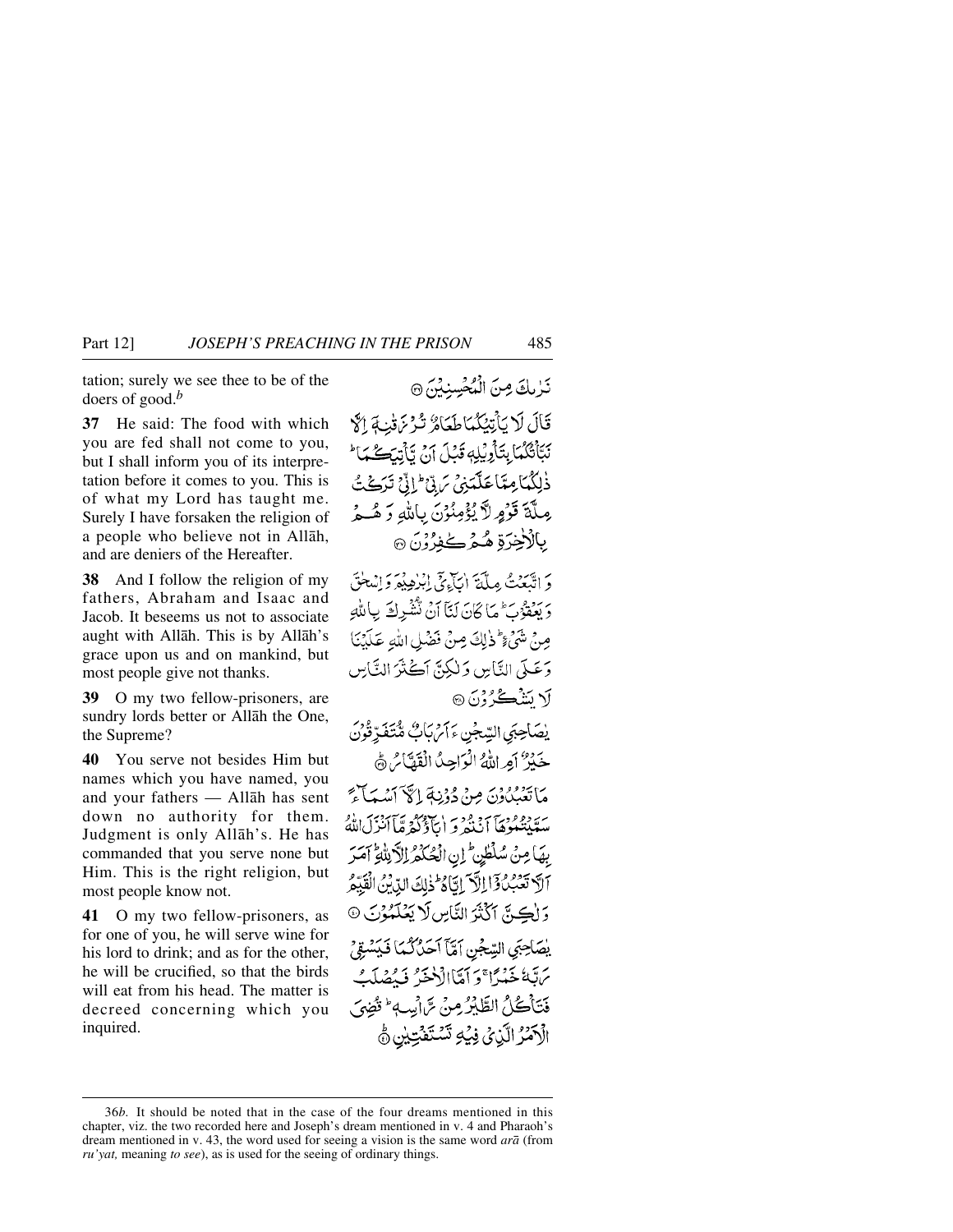**42** And he said to him whom he knew would be delivered of the two: Remember me with thy lord. But the devil caused him to forget mentioning (it) to his lord, so he remained in the prison a few years.*<sup>a</sup>*

## SECTION 6: **The King's Vision Interpreted by Joseph**

**43** And the king said: I have seen seven fat kine which seven lean ones devoured; and seven green ears and (seven) others dry.*<sup>a</sup>* O chiefs, explain to me my dream, if you can interpret the dream.

**44** They said: Confused dreams, and we know not the interpretation of dreams.

**45** And of the two, he who had found deliverance and remembered after a long time said: I will inform you of its interpretation, so send me.

**46** Joseph, O truthful one, explain to us seven fat kine which seven lean ones devoured, and seven green ears and (seven) others dry, that I may go back to the people so that they may know.

**47** He said: You shall sow for seven years as usual, then that which you reap, leave it in its ear, except a little which you eat.

**48** Then after that will come seven years of hardship, which will eat away all you have beforehand stored

وَ قَالَ لِلَّذِي ظَنَّ أَنَّهُ نَاجٍ مِّنْهُمَا اذْكُرُنِيْ عِنْدَ سَ بِّكَ فَيَأْتُسْمُ الشَّيْطُنُ ذِكْرَرَتِهٖ فَلَيِثَ فِى السِّجْنِ بِضْعَ سِنِيْنَ ﴾

وَقَالَ الْمَلِكُ إِنِّيَ آمَٰنِ صَبْعَ بَقَرْتٍ

سِمَانِ تَأَكُلُهُنَّ سَبْعٌ عِجَانٌ وَسَبْعَ *ۺؙؿ۫ڵؾٟڂ۠ۻٞڕٟ*ۅٞٳڂؘۯێڛؚ*ڶؾٟ*ٴؾٲؾۿ؆ الْمَلَا ٱفْتُوَيْنِ فِيْ مُءْيَايَ إِنْ كُنْتُوْ للهُ ثَمَرُ لَقَبِيْرُونَ ۞ قَالُؤَاآَضَغَاتُّ أَخْلَامِرَّ وَمَا نَحْنُ بِتَأْدِيُلِ الْأَخْلَامِ بِعْلِمِيْنَ @ دَ قَالَ الَّذِي نَجَاعِنْهُمَا دَادَّكَهُ بَعْبُ أَمَّةِ آَنَا أُنَبِّئُكُمُ بِتَأْوِيُلِهِ فَأَمُ سِلُوُنِ ۞ يُؤْسُفُ آَيُّهَا الصِّدِّيُّ إِنَّ آَفَتِنَا فِي سَبْعِ بَقَرْتٍ سِمَانٍ يَأْكُلُهُنَّ سَبْعٌ عِجَاتٌ وَسَبْعِ سُنْبُلْتٍ خُضْرِ وَ ٱخَرَ يٰبِسٰتٍ ۗ لَّعَلِّيَ آَرْجِعُ إِلَى النَّاسِ لَعَلَّهُمْ يَعْلَمُوْنَ @

قَالَ تَذْرِعُونَ سَبْعَ سِنِينَ دَائِبَا ۚ فَيَمَا ىر رەدىبە روز.<br>خصدىقىرفىيى روزنى شىنېڭىدالاقلىنىڭ مِّيَّا تَأْكُّكُوْنَ ۞

نَّفُمَّ يَأْتِيْ مِنْ بَعْدِ ذٰلِكَ سَبْعُ شِيدًا؟ تَأْكُلُنَ مَا تَدَّمْتُمُّ لَهُنَّ الرَّ قَلِبُلَا

<sup>42</sup>*a*. The word *bid'-un* is applied to indicate a number from three (according to some, one) to ten (LL).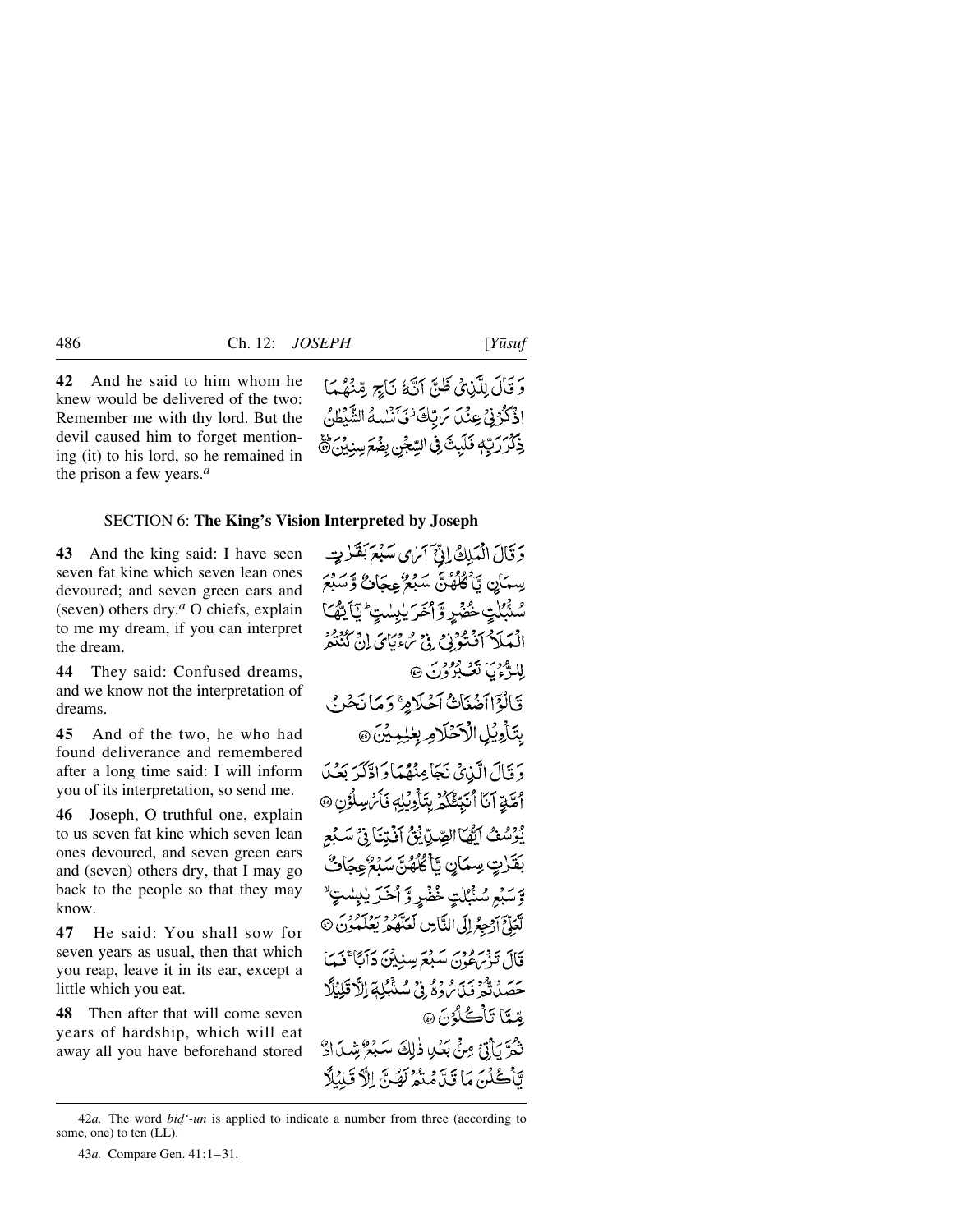for them, except a little which you have preserved.

**49** Then after that will come a year in which people will have rain and in which they will press (grapes).

#### SECTION 7: **Joseph Cleared of the Charges**

**50** And the king said: Bring him to me. So when the messenger came to him, he said: Go back to thy lord and ask him, what is the case of the women who cut their hands. Surely my Lord knows their device.

**51** (The king) said: What was your affair when you sought to seduce Joseph? They said: Holy Allåh! We knew of no evil on his part. The chief's wife said: Now has the truth become manifest. I sought to seduce him and he is surely of the truthful.

**52** This is that he might know that I have not been unfaithful to him in secret, and that Allåh guides not the device of the unfaithful.*<sup>a</sup>*

وَ قَالَ الْمَلِكُ ائْتُوُنْ بِ أَنَّلَا حَآءَهُ الرَّسُوُلُ قَالَ الْرَجِعُ إِلَىٰ رَبَّكَ فَسُكَلَّهُ مَا بَالُ النِّسْوَةِ الْتِيْ قَطَّعْنَ آيْدِيَهُنَّ ۖ اِنَّ بَ<sub>ا</sub>تِّيْ بِكَيْلِيْشَ عَلِيْهِنَّ وَ قَالَ مَاخَطْئِكُنَّ إِذْ بِرَارَتِيقَ يُؤْسُفَ عَنْ تَقْسِبُهُ ثَلْنَ جَاشَ مِلْهِ مَاعَلِيْنَا عَلَيْهِ مِنْ سُوَّءٍ ۚ قَالَتِ امْرَاتُ الْعَزِيْزِ الظنّ حَصْحَصَ الْحَقُّ ٰ أَنَا مَااوَدْتَّةُ عَنْ تَفْسِهِ وَ إِنَّهُ لَعِنَ الصَّدِقِيْنَ@ ذٰلِكَ لِيَعْلَمَ آتَىٰٓ لَمُ آخُنُهُ بِالْغَيْبِ وَ

آنَّ اللَّهَ لَا يَهْدِئُ كَنْدَ الْعَايِّنِيْنَ@

## **Part 13**

**53** And I call not myself sinless; surely (man's) self is wont to command evil, except those on whom my Lord has mercy. Surely my Lord is Forgiving, Merciful.*<sup>a</sup>*

وَ مَبَآاَكِيرٌ مِمَّ نَفْسِيۡ ۚ إِنَّ النَّفْسَ لَاَمَّا َءُ ۚ إِ بِاَلسُّوِّءِ إِلَّا مَا يَحِمَرُ رَبِّيْ إِنَّ يَ لِّ عَفْدُمْ دَّعْتُ ۞

تْمَرَّ يَأْتِيُّ مِنْ بَعْدِ ذٰلِكَ عَامٌ فِيهِ مِ

يُغَاثُ النَّاسُ وَفِيكِ يَعْصِرُوْنَ ﴾

مِّيَّاتُخْصِنُوْنَ @

<sup>52</sup>*a.* These are the words of Joseph, who explains his conduct in preferring to remain in prison until his innocence was established.

<sup>53</sup>*a.* These are also the words of Joseph. When a man addressed Jesus as *good master,* he said: "Why callest thou me good?" (Mark 10:18). The righteous never attribute any good to themselves, but attribute all good to the Great Source of goodness — God. Man's self is here called *ammårah,* i.e. *one wont to command evil*. It is, in fact, the lowest